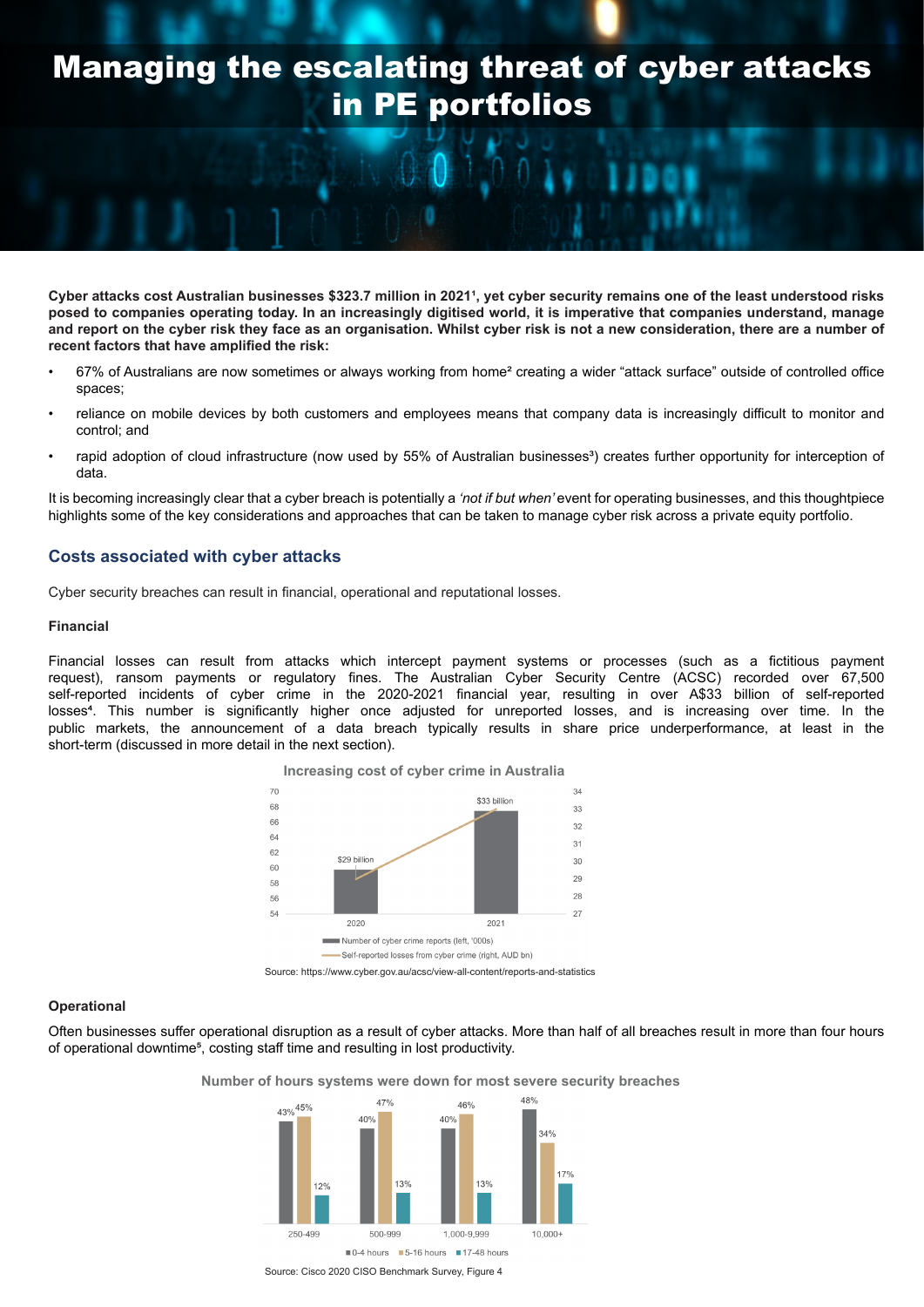#### **Reputational**

This cost involves destruction of brand value and loss of customer trust following a data breach. In a study carried out by KPMG in the UK, 89% of companies who were impacted by a cyber breach said they saw a long-lasting impact on their reputation evidenced by loss of clients, inability to win new business and brand damage<sup>6</sup>. Varonis (2020)<sup>7</sup> further explains the secondary effects of a cyber attack; 85% of customers tell others about their experience and 33.5% use social media to complain about their experience. The chart<sup>8</sup> opposite demonstrates the five year journey for Target (US) to recover their brand index rating from their 2013 data breach (following significant investment into a customer loyalty program and increased digital security expenditure).

#### **Target brand index rating:buzz (consumer perception)**



Source: https://www.cyber.gov.au/acsc/view-all-content/reports-and-statistics

## **Economic and shareholder value risks posed by cyber attacks**

Evidence from the public markets suggests that announcement of a cyber breach results in a negative short-term share price reaction, and longer-term underperformance where the company fails to respond quickly and meaningfully to address the causation and impact.

## **Share price reaction**

Garg<sup>®</sup> found that in the short-term, on average, "firms impacted by a cyber breach experienced a 2.7% decline in their stock price relative to the overall market on the day following the attack". However, history has shown much more severe reactions in certain circumstances, such as Equifax, whose share price plunged 34% in the two weeks following their 2017 data breach, or UK-based Cambridge Analytica whose Facebook-related data breach in 2018 led to their ultimate demise.

#### **Long-term impact**

The long-term impact on business value is highly dependent on the company's reaction once they fall victim to a cyber attack. Two possible but opposing impacts on shareholder value have been identified in studies:

- **1. Value accretion**. A quick reaction to a data breach, including adapting digital strategy and investing to protect against future cyber attacks, can present an opportunity for shareholder value creation. For example, JP Morgan, following a cyber attack in 2014, released extensive information on the breach and expanded its investment in security. This response in part supported share price outperformance vs the S&P500 in the five years following. Similarly, the share price for US home-improvement company, Home Depot, recovered following their data breach in 2014 after the appointment of their first CISO (Chief Information Security Officer) and making significant investments to enhance encryption of customer payment data.
- **2. Value destruction**. However, where the company does not change processes and strategies following the breach, business value suffers longer term. Huang etc (2019) note that "the mostly negative impact indicates that those organisations do not effectively turn cyber incidents into opportunities to improve and optimise their business<sup>10</sup>". This has been recently demonstrated by the ride-hailing group Uber, who, following their attempts to conceal a data breach in 2016 by paying a ransom fine, have struggled to regain customer trust and subsequently been subject to over US\$148 million in fines to settle legal claims. The stock has underperformed its Russell 1000 benchmark substantially since listing.

Given the risk to company value, businesses need to approach cyber risk as an "economic threat" rather than a "nuisance"<sup>11</sup>, reacting proactively to manage cyber risk and have in place robust response plans and reporting frameworks.

# **What can GPs and investee companies do to protect against cyber threats?**

Increasingly our portfolio companies are implementing technology solutions to deliver their products and services. We are seeing cyber security management shift from a focus on maintaining access to these products and services to preventing unauthorised intrusions and cyber attacks which can result in the losses outlined above. Ensuring our portfolio companies protect their customers' data and their own intellectual property, and continue to deliver customer critical services and operate safely, are fundamental to building relationships of trust with key stakeholders and long-term value creation.

Over the past 12 months we have worked with a cyber security expert to assess the risk profile of our portfolio companies and develop uplift plans to improve their cyber security practices and ability to respond in the event of an incident. Our learnings so far have pointed us to some key areas that need to be addressed to minimise cyber risk exposure:

## **Strengthen first line of defence**

An organisation is best protected against cyber criminals when employees are trained and vigilant in detecting potential security breaches. Role-specific training should be provided at all levels of the organisation to best equip employees with the skills required to detect and report cyber breaches in their daily operations.